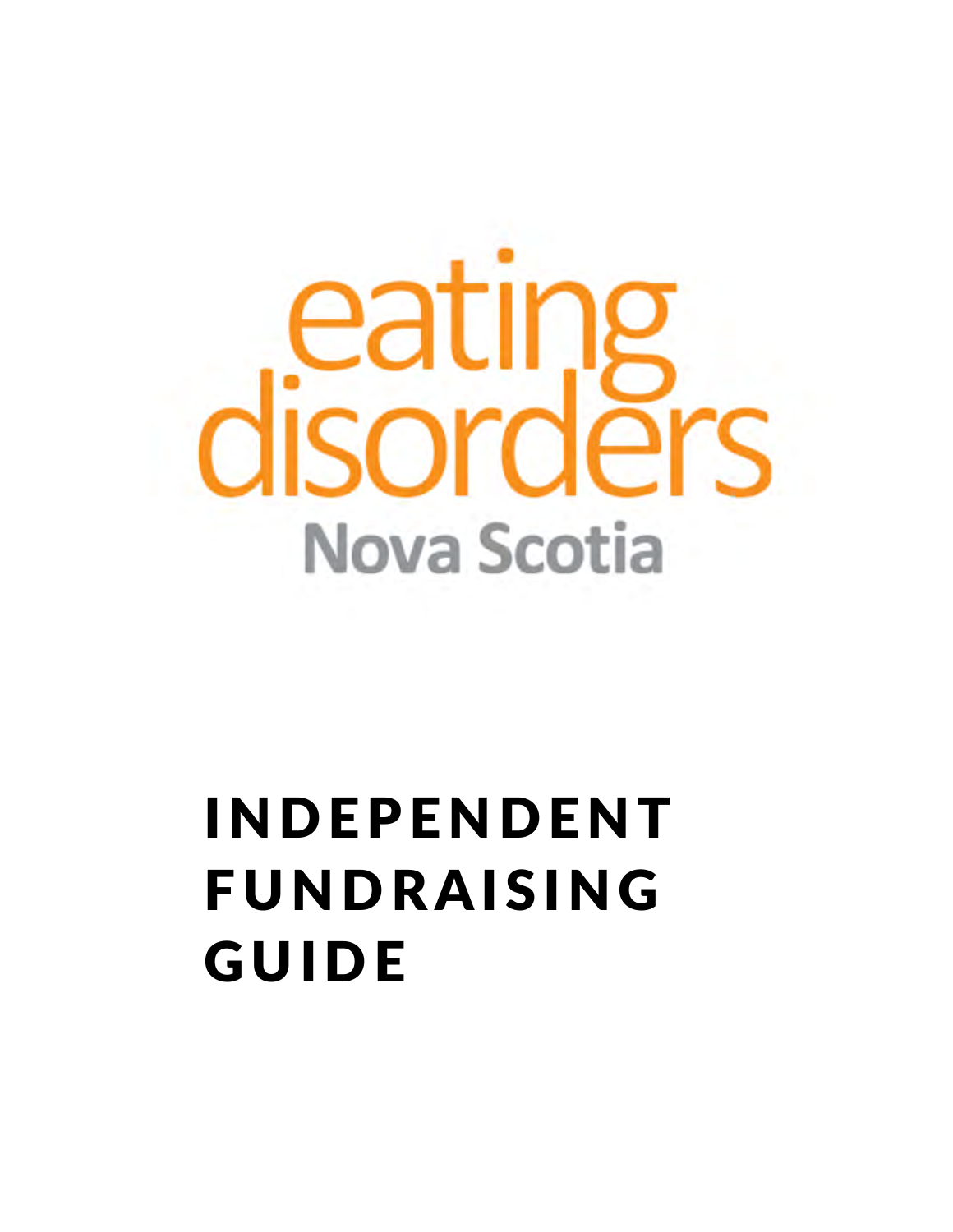# THANK YOU!

Thank you for hosting a fundraiser in support of Eating Disorders Nova Scotia to help ensure no one has to face an eating disorder alone.

> We want to make sure you have everything you need to be successful.

On the following pages you'll find more information about Eating Disorders Nova Scotia, eating disorders, how to get started, ideas for events, and more!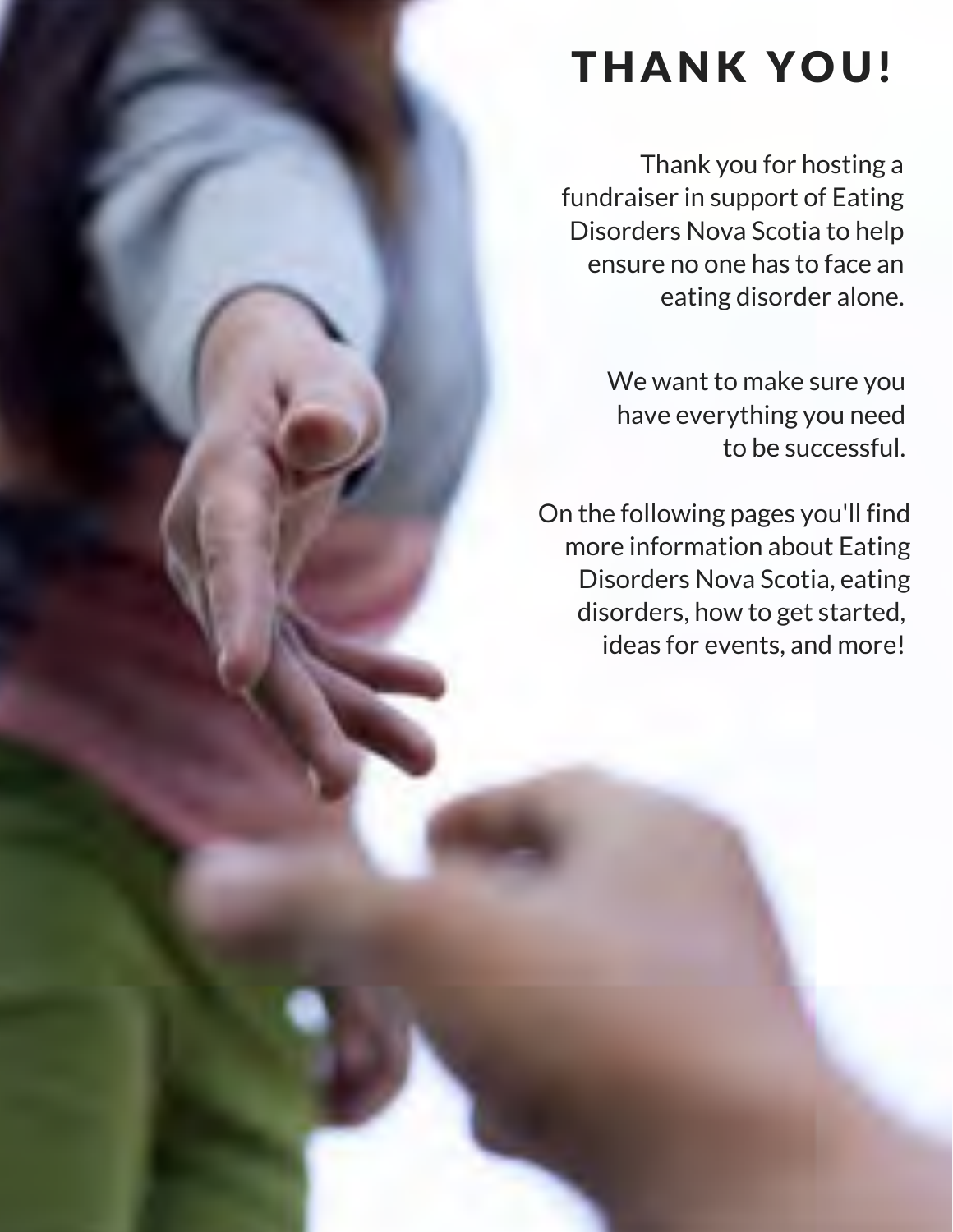# ABOUT

Eating Disorders Nova Scotia is a community based, charitable organization.

We believe in inspiring hope, increasing understanding, and offering meaningful support at all stages of recovery.

Our services include:

- Individual Peer Mentoring;
- Online chat:
- Virtual Peer Support group;
- Groups and Workshops;
- Nutrition counselling; and
- Families and Friends Peer Support.

All of our services are available without a referral or a diagnosis.

Eating Disorders Nova Scotia depends on the generosity of our community to fuel recovery.

# We believe that no-one should have to face an eating disorder alone.

Charitable Number: 766298525 RR 0001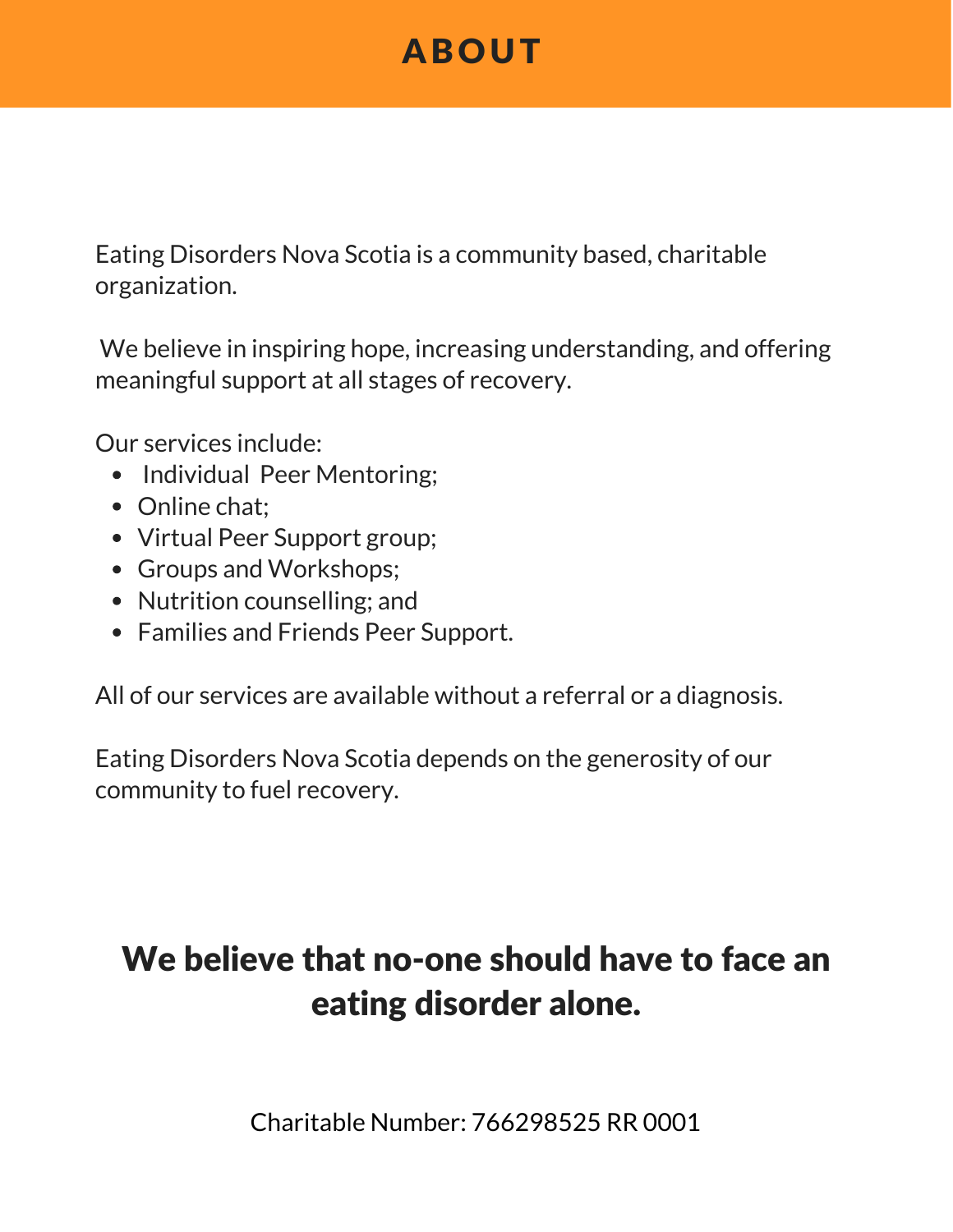An independent fundraiser can be hosted by an individual, a group, workplace, community organization or school with proceeds coming to Eating Disorders Nova Scotia.

Events planned and executed by you or your group helps fuel recovery and raise awareness about the importance and severity of eating disorders.

Independent fundraisers are not Eating Disorders Nova Scotia events, rather they are hosted by an external party that benefit Eating Disorders Nova Scotia.

By reaching out before your event Eating Disorders Nova Scotia can provide you with support and resources to be successful.

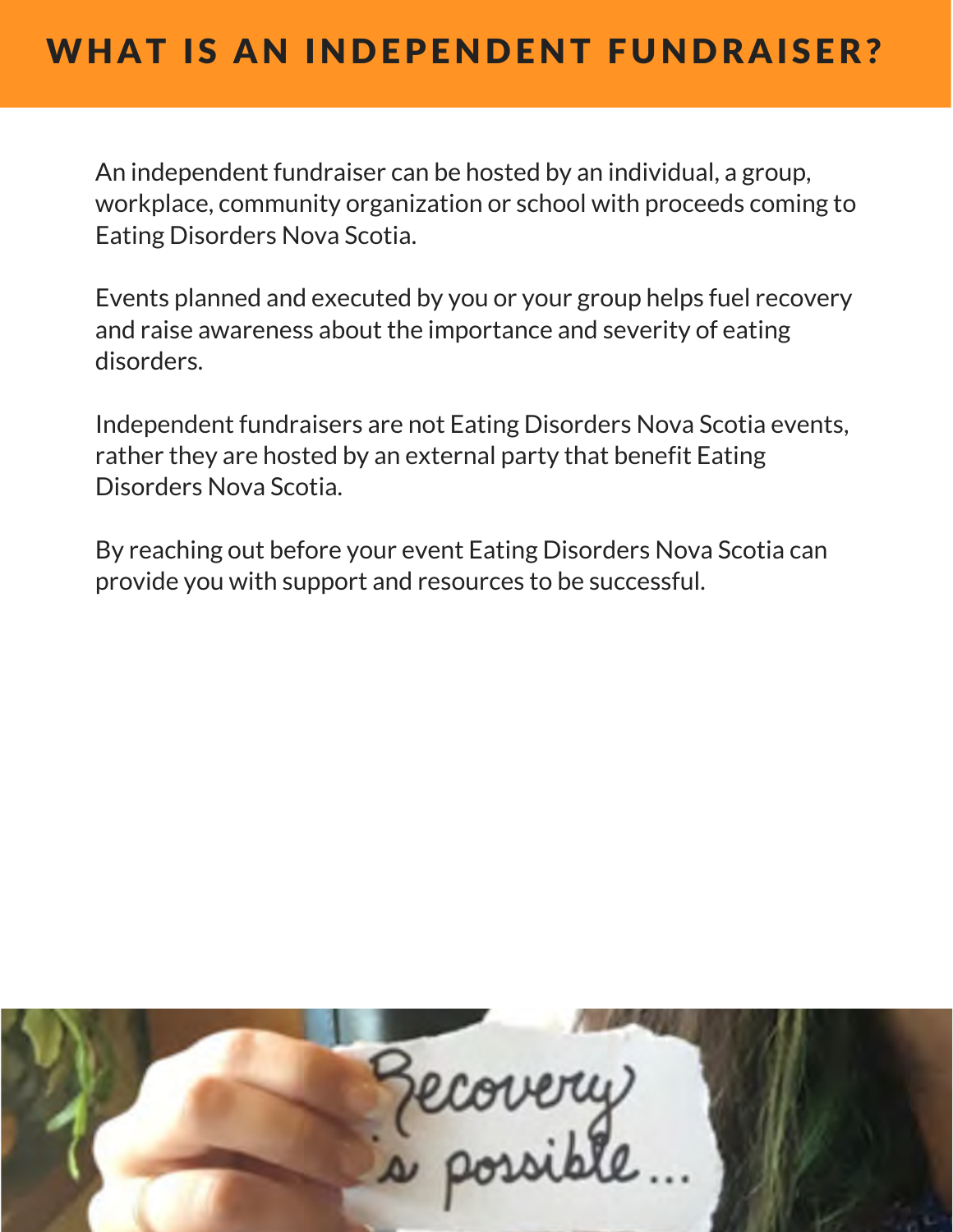# DO YOU HAVE A GREAT IDEA?



#### **LET US KNOW!**

Review the guidelines.

Send an email to info@EatingDisordersNS.ca and let us know the details of your event.

If you would like a representative from Eating Disorders Nova Scotia to attend your event, please reach out as soon as possible with the details. We cannot guarantee someone will be available but we can try.

If you would like to discuss your idea further, please reach out to us at info@EatingDisordersNS.ca

Please remember, if your event involves alcohol to ensure safe drinking practices and that people can get home safely.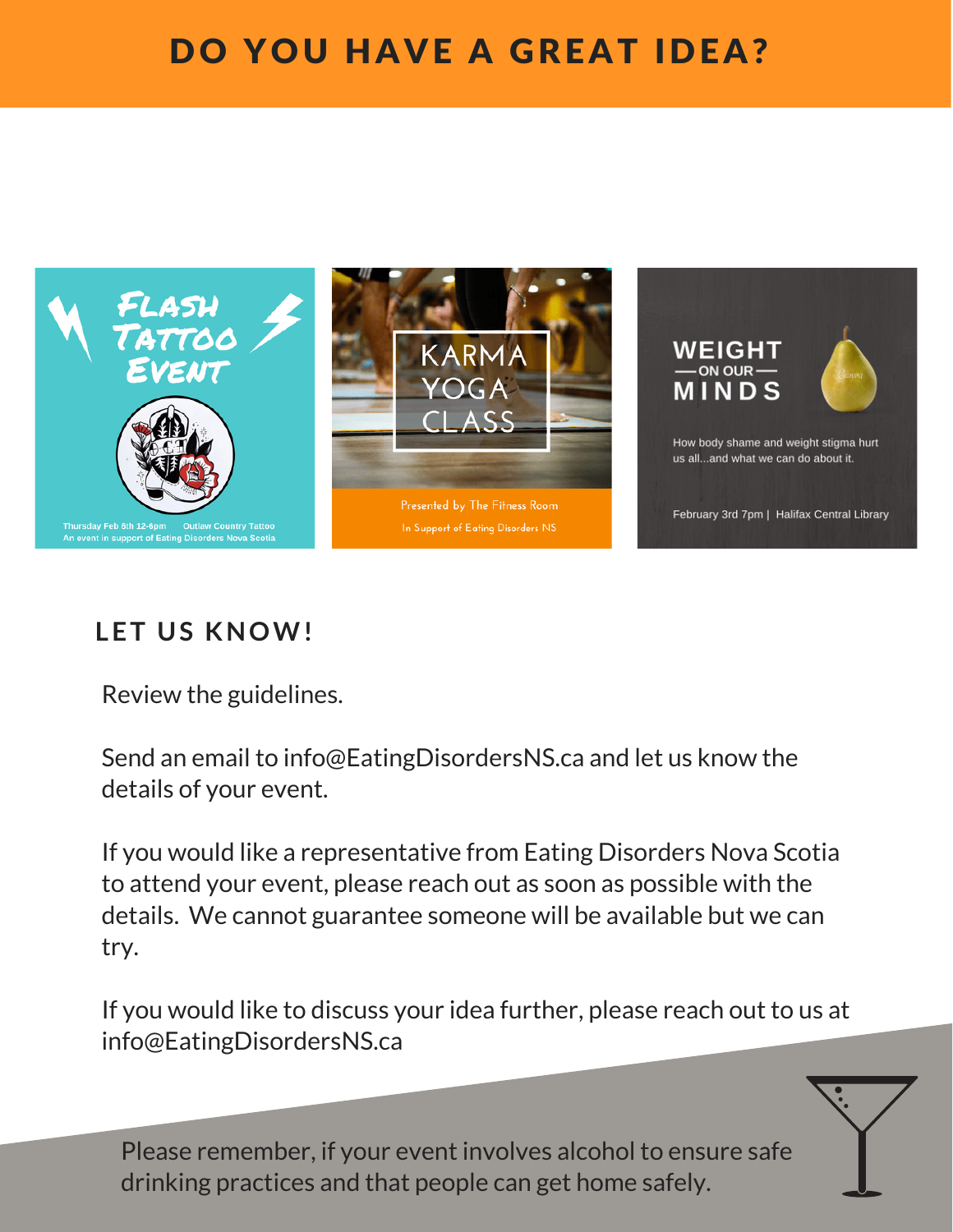# NEED SOME IDEAS?

#### **WANT TO RAISE FUNDS BUT NOT SURE WHAT TO DO? CHECK OUT THE L IST BELOW TO GET STARTED.**

- Casual Days
- Sports Tournament
- Bake Sale
- Scavenger Hunt
- Nickle Drive
- Holiday Party
- Coffee Can Donations
- Barbeque
- Car Wash
- Used Book Drive
- Craft Sale
- Plant Sale
- Snack Desk
- Raffle
- Trivia Night
- Bottle Drive
- Gift Wrapping
- Pancake Breakfast
- Pumpkin Carving Contest
- Movie Night
- Battle of the Bands
- Dunk Tank
- Ice Cream Social
- Cake Walk
- Chili Cook Off
- BINGO
- 50/50 Draw
- Silent or Live Auction
- Paint Night
- Fashion Show
- Dinner/Gala
- Collect donations next to cash register
- Donate a portion of sales
- Ask for donations instead of presents for your wedding/birthday/anniversary
- Facebook fundraiser



#### **FUNDRAISERS WE CANNOT SUPPORT**

To keep everyone safe and healthy, we ask that you do not host events that involve restricting food or compulsive/excessive eating or exercising.

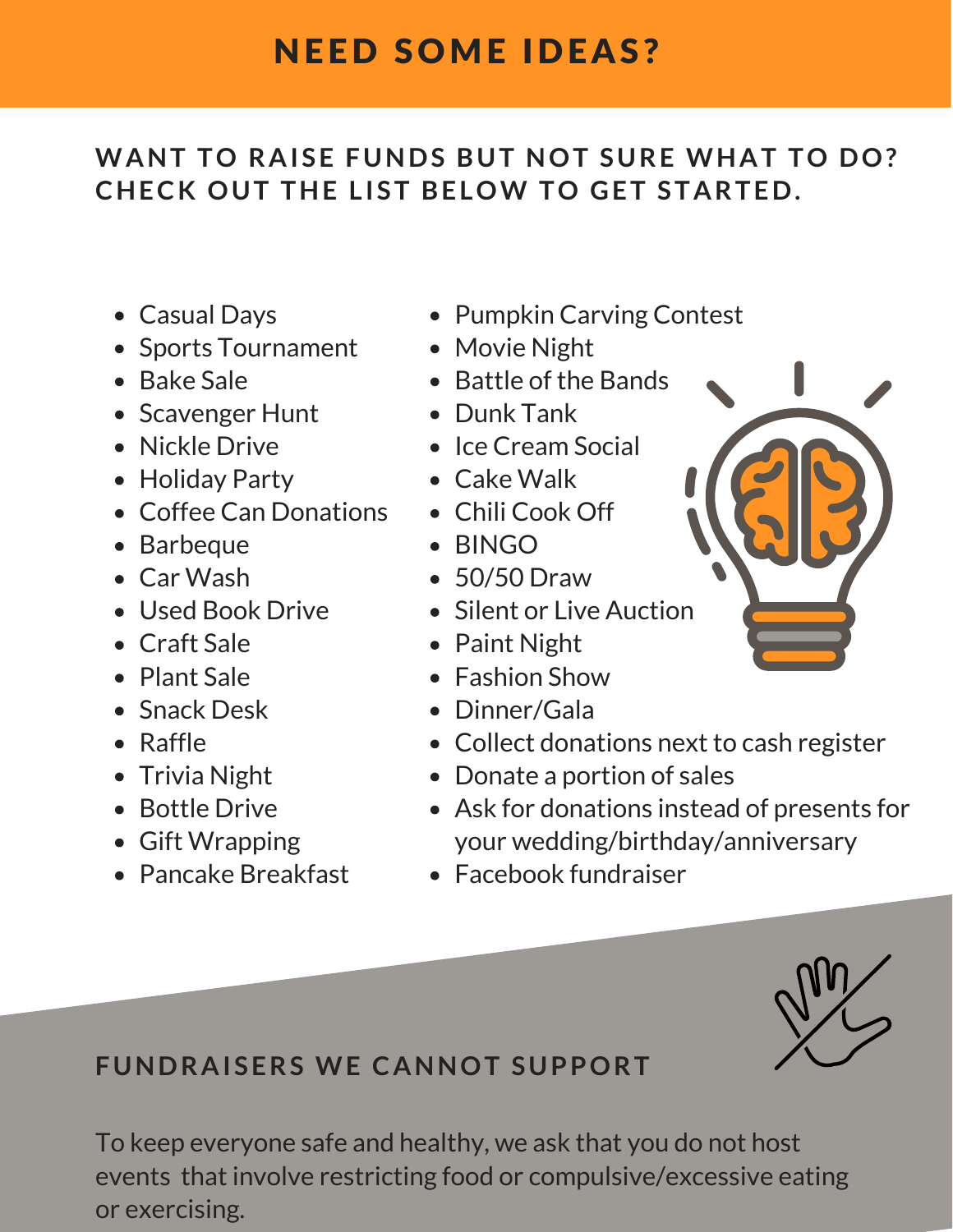### SUPPORT



#### **WE WANT YOU AND YOUR FUNDRAISER TO BE SUCCESSFUL !**

#### **THE FOL LOWING SUPPORTS ARE AVAI LABLE TO YOU:**

- Provide you with logo and brand colours
- Promotional materials (brochures, handouts)
- Provide acknowledgment letter (for donation solicitations or licensing purposes)
- Personalized donation page
- Promotion through our social media and email channels
- Issue tax receipts (as applicable)
- Attend your event as a representative (depending on availability)

*"EATING DI SORDERS NOVA SCOTIA' S PROGRAM HAVE SHAPED MY RECOVERY."* **- PROGRAM USER**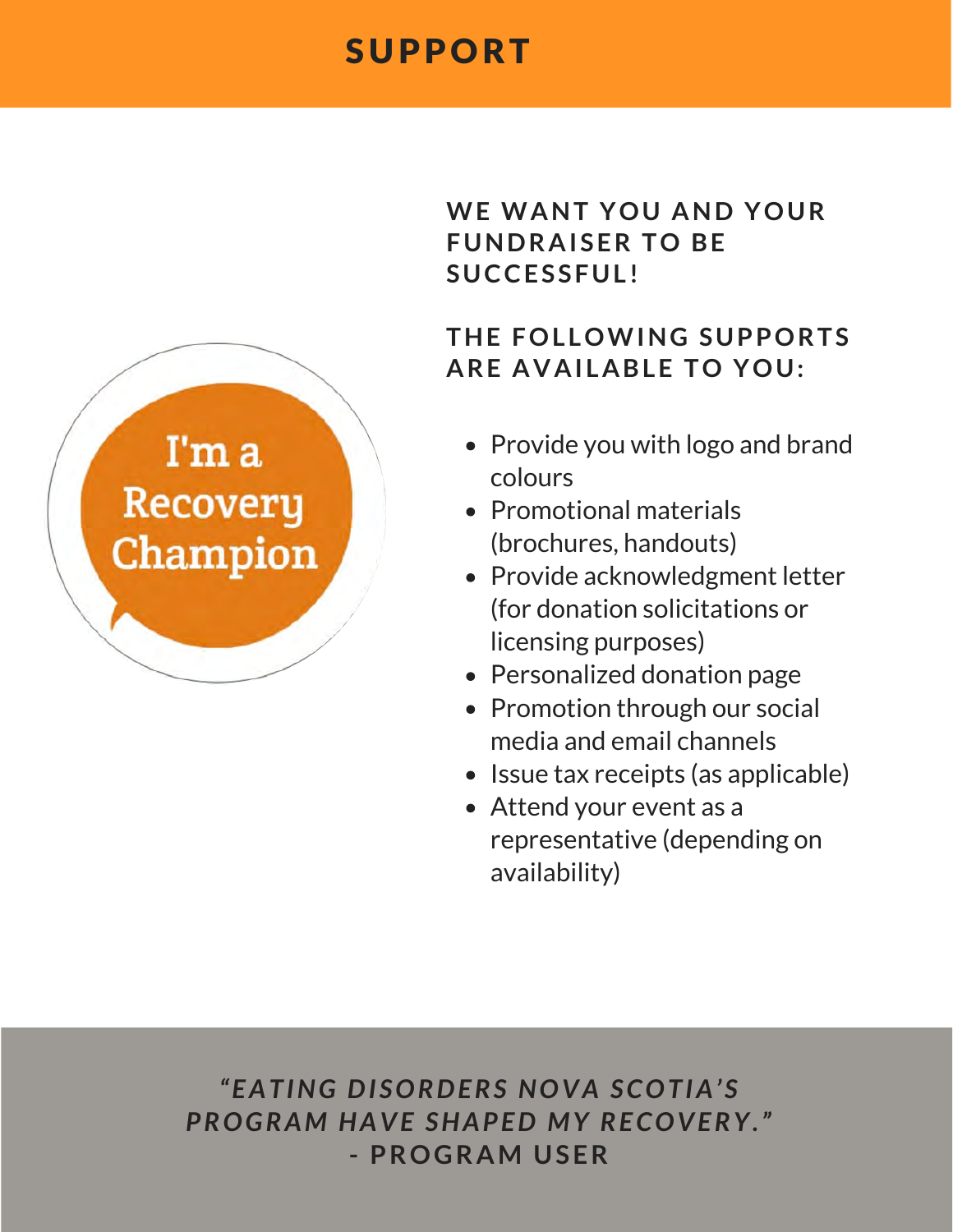## GUIDELINES

All events should be consistent with the mission and values of Eating Disorders Nova Scotia.

To keep everyone safe and healthy, we ask that you do not host events that involve restricting food or compulsive/excessive eating or exercising.

Independent fundraisers are responsible for any licenses or permits and insurance required. A letter of support can be provided if needed.

Eating Disorders Nova Scotia reserves the right to withdraw support from any event that does not follow the policies and guidelines provided.

#### **PLEASE KEEP IN MIND THAT EATING DISORDERS NOVA SCOTIA CANNOT:**

- Provide reimbursement or funding for event expenses
- Supply you with donor or program user contact information
- Obtain licenses or permits for you (eg. liquor or gaming licence)
- Assume financial or legal liability for your event
- Provide insurance for your event
- Provide a tax receipt for one individual/organizer for the funds raised by the event

Note: You can read more from CRA guidelines for issuing of receipts on their website.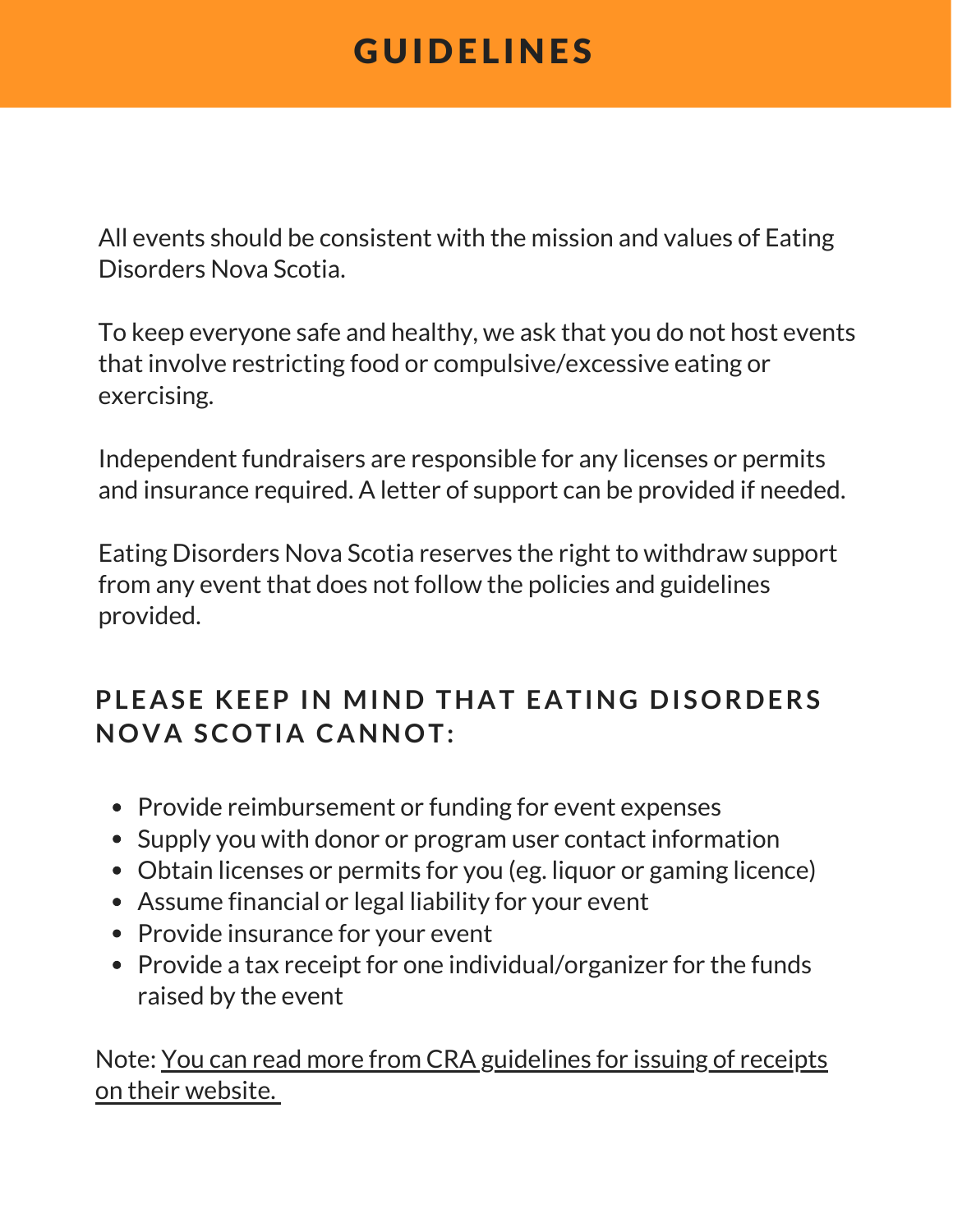**HERE ARE SOME STEPS TO HELP GUIDE YOU AND YOUR EVENT.**



#### **LET EATING DISORDERS NOVA SCOTIA KNOW**

We want to support you, so let us know about your event. Send an email to info@EatingDisordersNS.ca with the details.



#### **GET PLANNING**

Decide on your idea, date and location for your idea. Make sure you have a Plan B for poor weather and consider accessible venues.



#### **SET YOUR GOALS**

What is your fundraising goal? What is your budget?



#### **GET ORGANIZED**

Do you need volunteers, donations, permits? If your idea includes alcohol, raffles, or lotteries you will require a permit.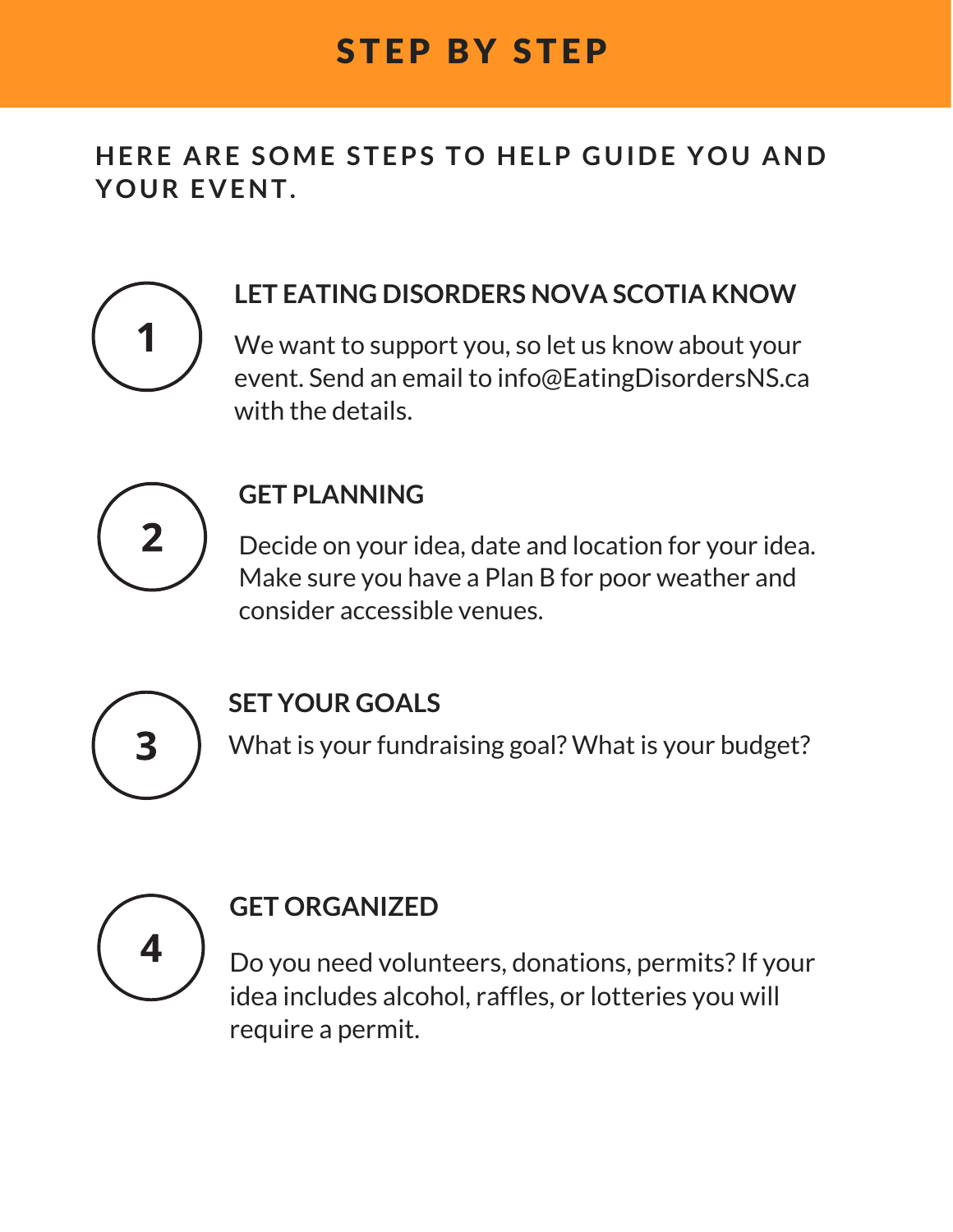

#### **PROMOTE YOUR EVENT**

Let everyone know about your event! Use social media, flyers, radio, tv, word of mouth. Consider reaching out to local media sources and using popular hashtags. Tag Eating Disorders Nova Scotia in your social media posts.



#### **AFTER THE EVENT**

It's time to submit the funds you raised to Eating Disorders Nova Scotia.

You can:

- donate online
- e-transfer to Shaleen@EatingDisordersNS.ca
- or send a cheque to 109 Drumdonald Rd Halifax NS B3P 2L2



#### **AFTER THE EVENT PART 2**

Thank everyone who helped you (they're more likely to help again if they feel appreciated), who attended your event or donated, or sponsored your event.

If you have permission, share and pictures or videos from your fundraiser. Don't forget to tag Eating Disorders Nova Scotia!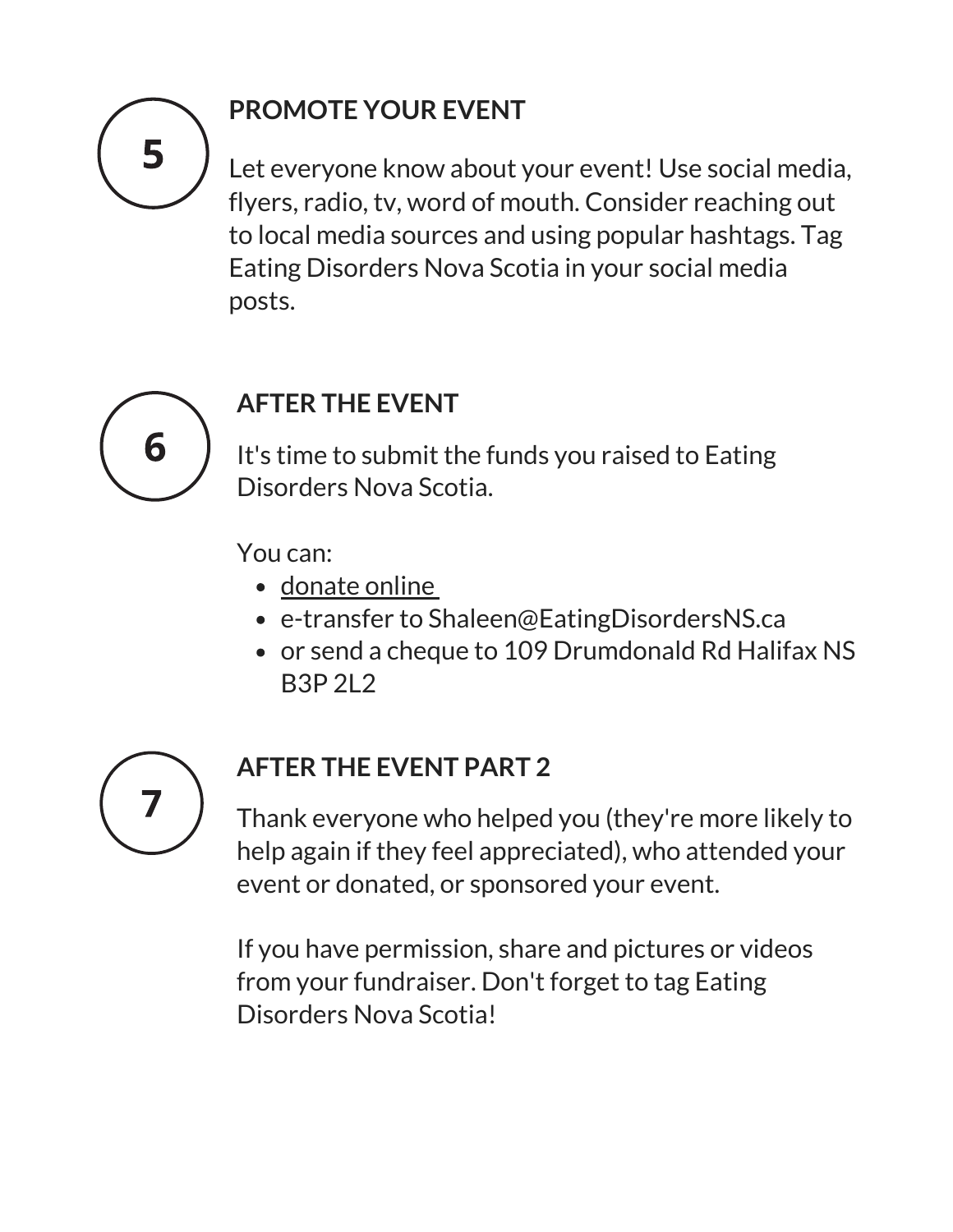## TAX RECEIPTS

#### **TAX RECEIPTS CAN BE ISSUED FOR THE FOL LOWING:**

- Gifts made with no expectation of return
- A portion of ticket sales for some events
- Pledges for participants
- Gifts-in-kind (in accordance with CRA guidelines)

#### **TAX RECEIPTS CANNOT BE ISSUED FOR THE FOL LOWING:**

- Gifts of service
- Purchase of an auction item
- A donation that is made from a group collective
- Tickets representing a return
- Gifts from other registered charities, unions or groups
- Lottery tickets
- Tickets for draws

#### **FOR FURTHER INFORMATION FROM CRA:**

https://www.canada.ca/en/revenue-agency/services/charitiesgiving/charities/policies-guidance/policy-commentary-026-thirdparty-fundraisers.html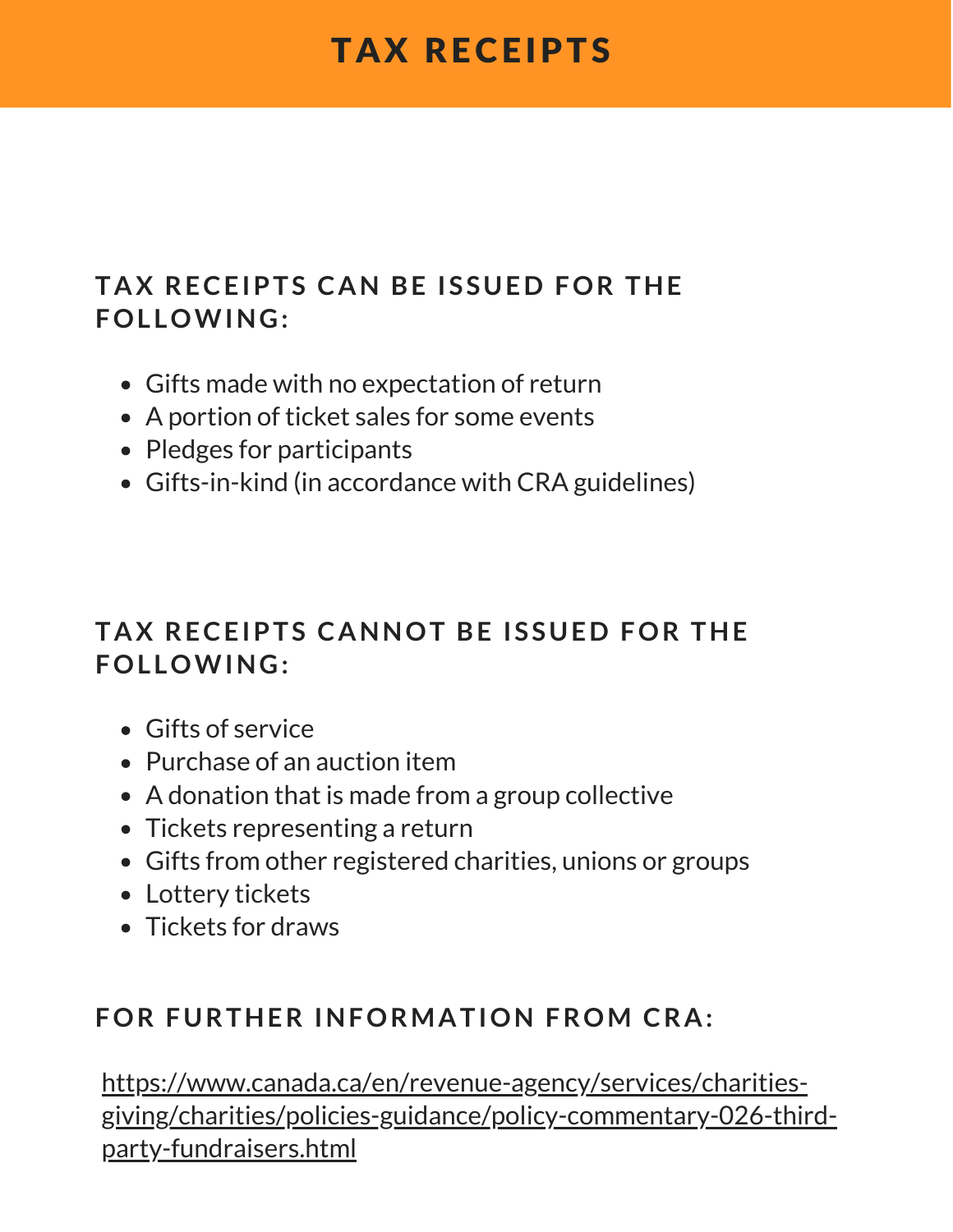# ABOUT EATING DISORDERS

- Eating disorders area the 3rd most common mental illness
- Eating disorders impact a lot of people 1 in 12 people live with an eating disorder
- Anyone can develop an eating disorder regardless of age, size, gender, ethnicity or income level
- Eating disorders are the product of a complex interaction between genetics, biological, metabolic, psychological, and environmental factors
- Types of eating disorders include: Anorexia, Bulimia, Atypical Anorexia (which is anorexia without the low weight), Binge Eating Disorder, Avoidant/Restrictive Food Intake Disorder, Other Specified Feeding or Eating Disorder and Unspecified Feeding or Eating Disorder
- Eating disorders don't have a "body type"-someone's size isn't an indicator of their level of suffering. People can have an eating disorder and live in any body size and shape
- Eating disorders can be debilitating, and have the highest mortality rate of any mental illness
- Only about 1 in 10 people access treatment
- With support and treatment, most people can make a full recovery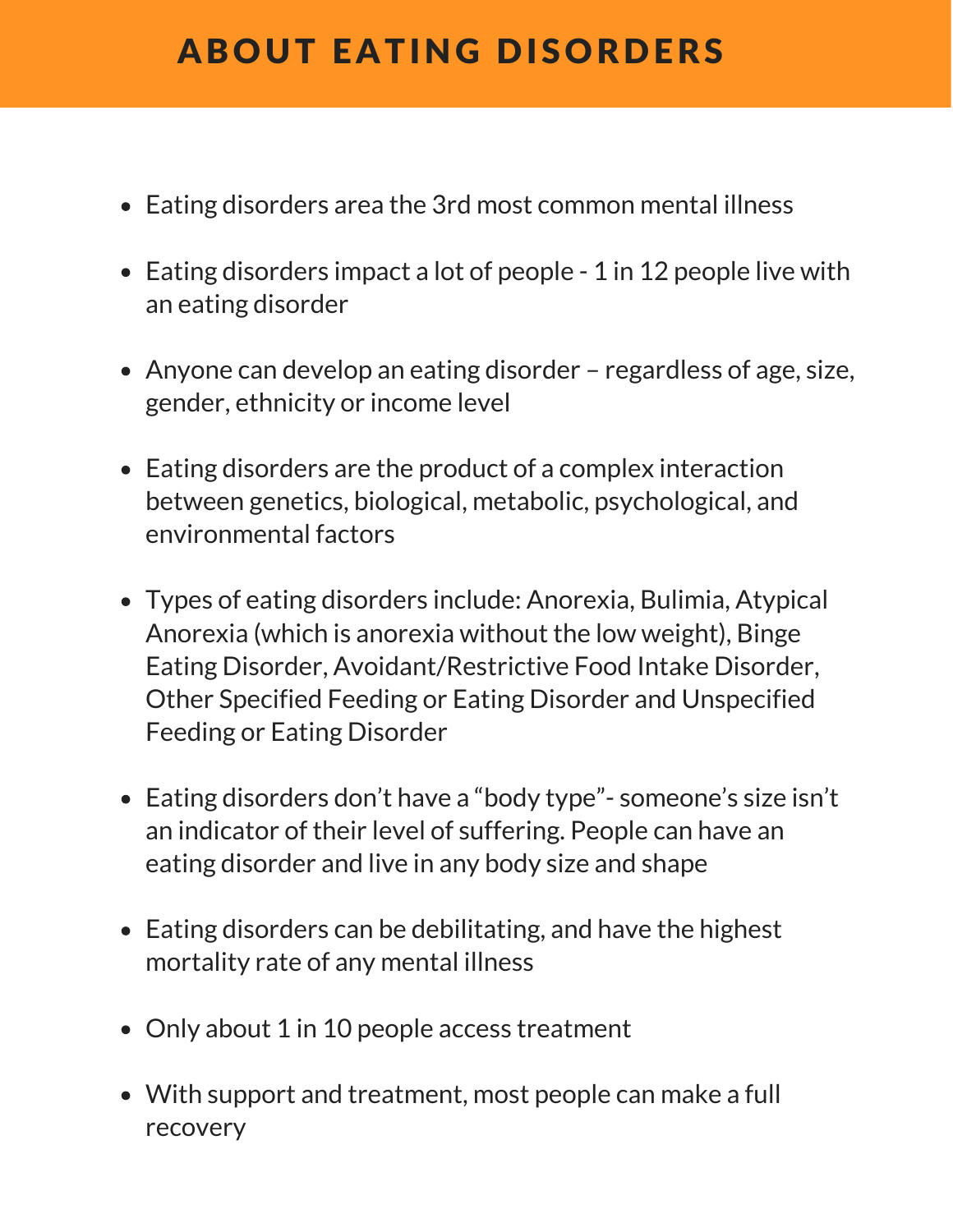# EATING DISORDERS NOVA SCOTIA

#### **LEARN ABOUT OUR PROGRAMS**



The Peer Mentoring Program provides confidential, tailored, informal and non-judgemental support from someone who has recovered from an eating disorder and completed in-depth training.



Each chat session is facilitated by one of our trained Peer Mentors. These group discussions are open and casual with no structured agenda.



A monthly Virtual Peer Support Group for anyone who cares for someone with an eating disorder. Groups provide a safe place for peer-to-peer sharing, support, education, guidance, encouragement, and to offer hope as we support our loved ones.



Virtual Workshops dive into topics related to eating disorder recovery to develop new or helpful insights into recovery.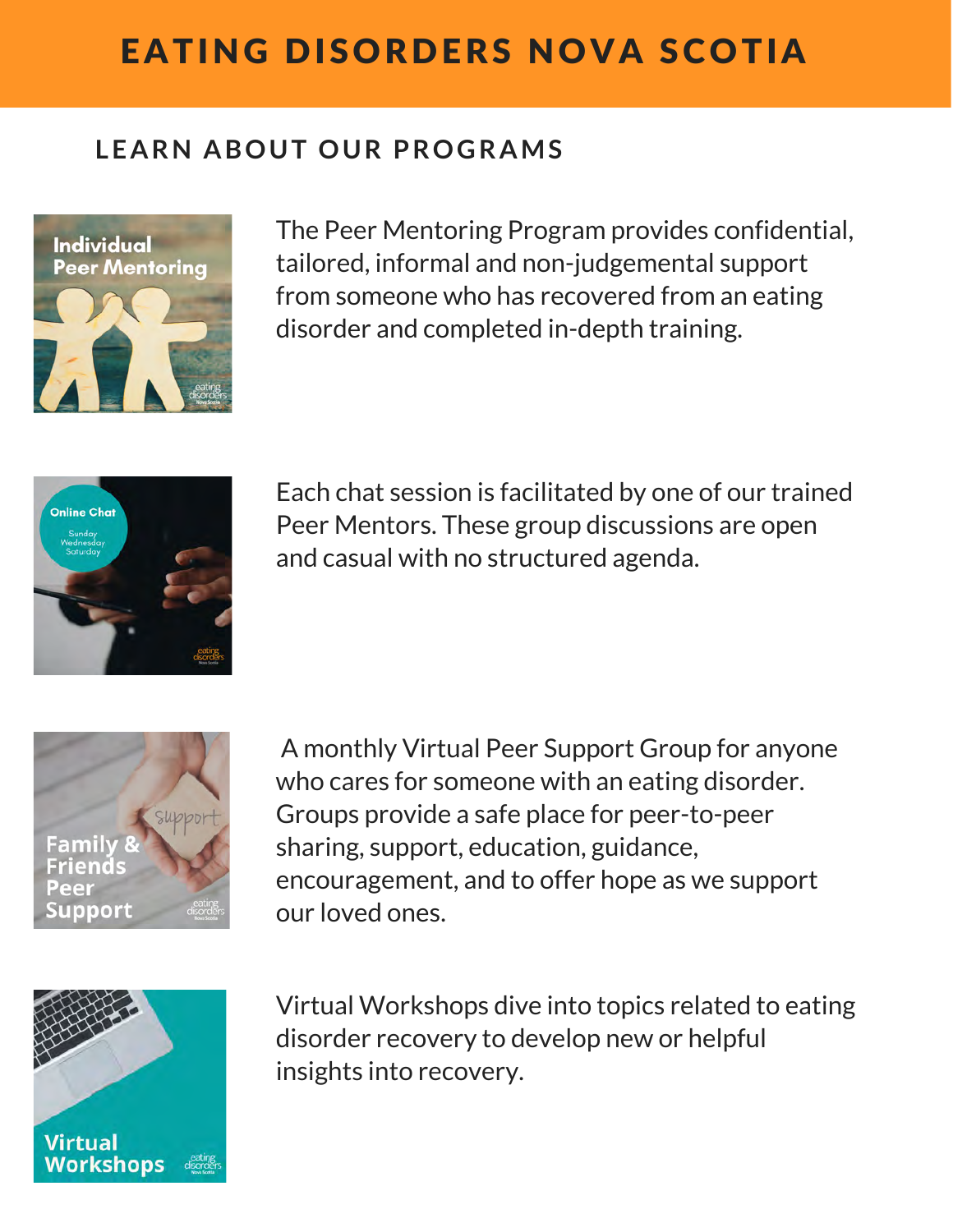

Nutrition Counselling is for folks of all ages and backgrounds of Nova Scotians who are experiencing eating disorders or disordered eating. No diagnosis necessary. Sliding scale available.



Each Virtual Peer Support Group is facilitated on Zoom by one of our trained Peer Mentors. These group discussions are open and casual with no structured agenda.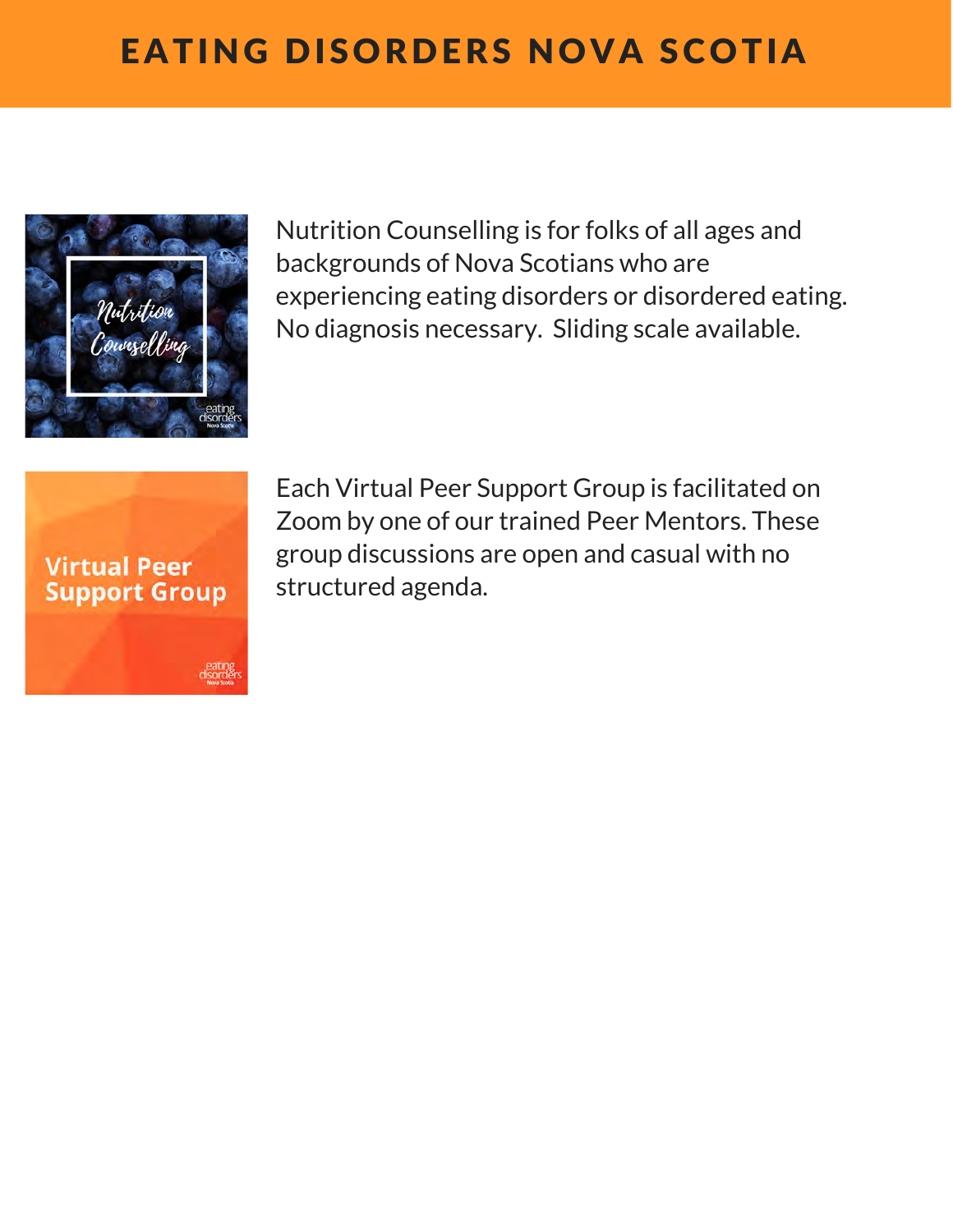# FACEBOOK FUNDRAISER 101



|             | <b>Add to Your Post</b> |
|-------------|-------------------------|
| Create Room | Photo/Video             |
| Tag Friends | Feeling/Activity<br>٣J  |
| Check In    | GIF<br>GIF              |
| Live Video  | Watch Party             |
| Raise Money |                         |

On your profile, click to create a post.

In the bottom right corner click the 3 dots, it will say more.

#### Click raise money

In the search bar type Eating Disorders NS

Share your story of why Eating Disorders Nova Scotia is important to you and why someone should donate.



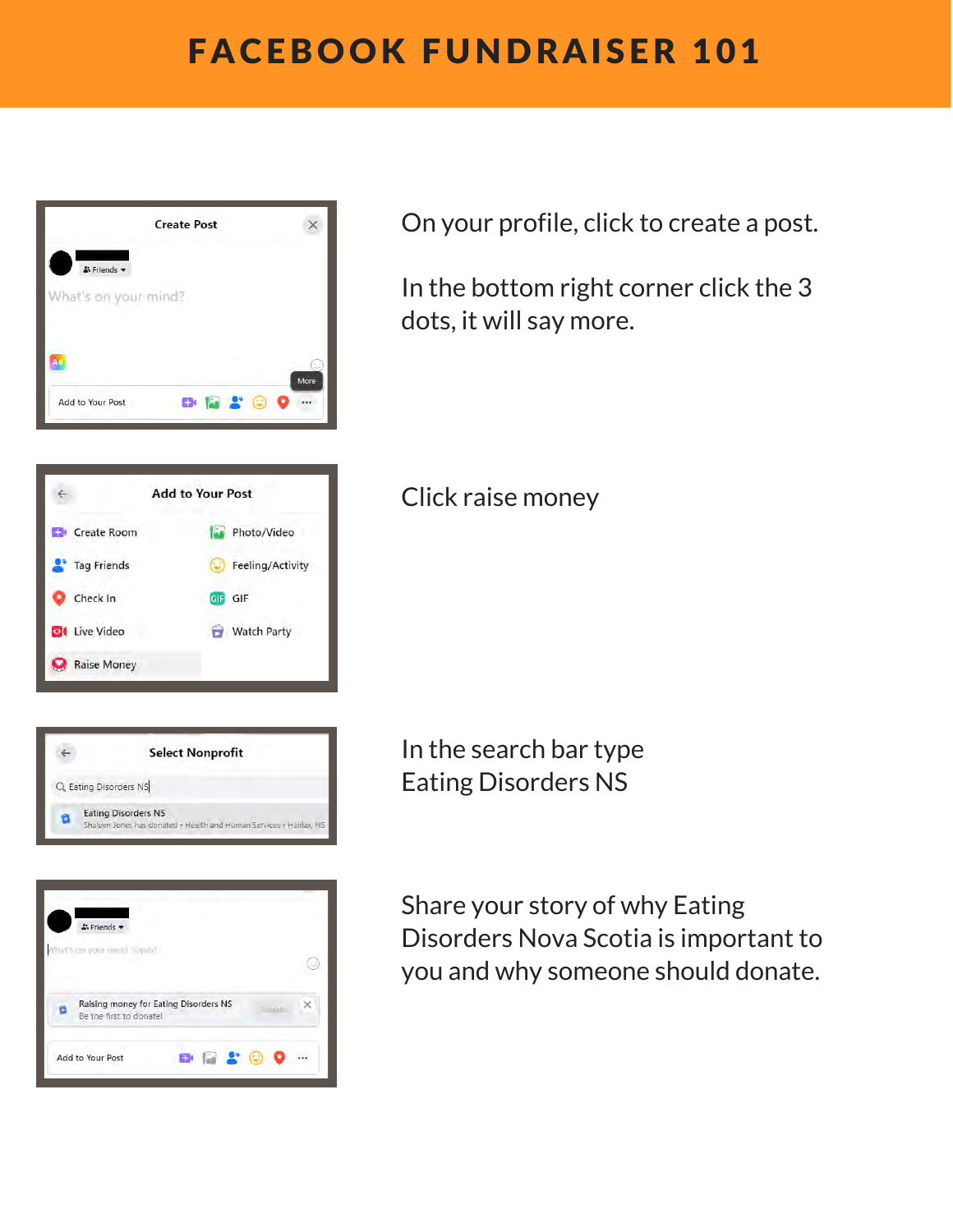#### **DONATE TO YOURSELF FIRST**

People are more willing to donate if you have personally invested in the cause. So go ahead and make that first donation before asking people to join you.

#### **SHARE YOUR STORY**

Make it personal, you chose Eating Disorders Nova Scotia for a reason, share that story with others.

#### **LET PEOPLE KNOW**

Don't assume people will see your fundraiser, share it multiple times while your fundraiser is on. Make sure to share your story when you do so.

#### **BE APPRECIATIVE**

Say thank you whenever someone makes a donation to your Facebook fundraiser.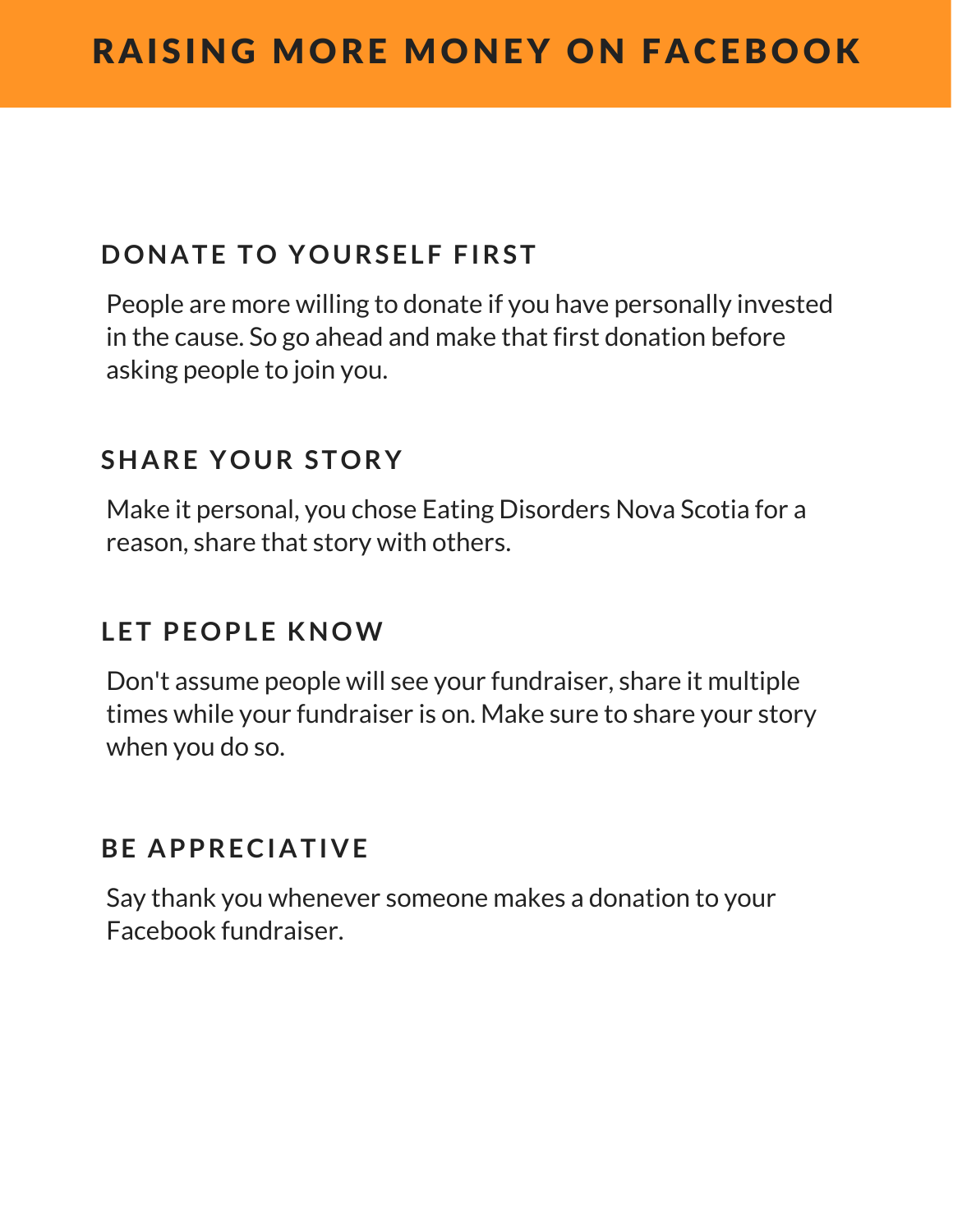#### **I HAVE AN IDEA, WHAT NOW?**

Great! Send an email to info@EatingDisordersNS.ca to let us know about your event and get started with your planning. Let us know if you need any print materials or a letter of support for obtaining licences or permits.

#### **I DON'T HAVE AN IDEA BUT I WANT TO HELP. WHAT NOW?**

Take a look at some of the ideas listed in this guide. Consider your strengths, maybe you bake amazing pies that you could sell, handy with a hammer? Auction off your handyperson skills! You can also always make a monthly or one time gift at www.EatingDisordersNS.ca/donate

#### **CAN YOU HELP ME ADVERTISE/PLAN MY EVENT/FIND SPONSORS?**

We are happy to share your event on our social media pages. We'll provide you with a logo to use and can write you a letter of support to help you with sponsorship, donations or permits.

#### **HOW MUCH DO I NEED TO RAISE?**

This is ultimately up to you. Be realistic with yourself in how much time and work you can put into hosting a fundraiser and how much you'd like to raise. A general guideline is that the cost of your your event or initiative shouldn't be more than 30% of your profits.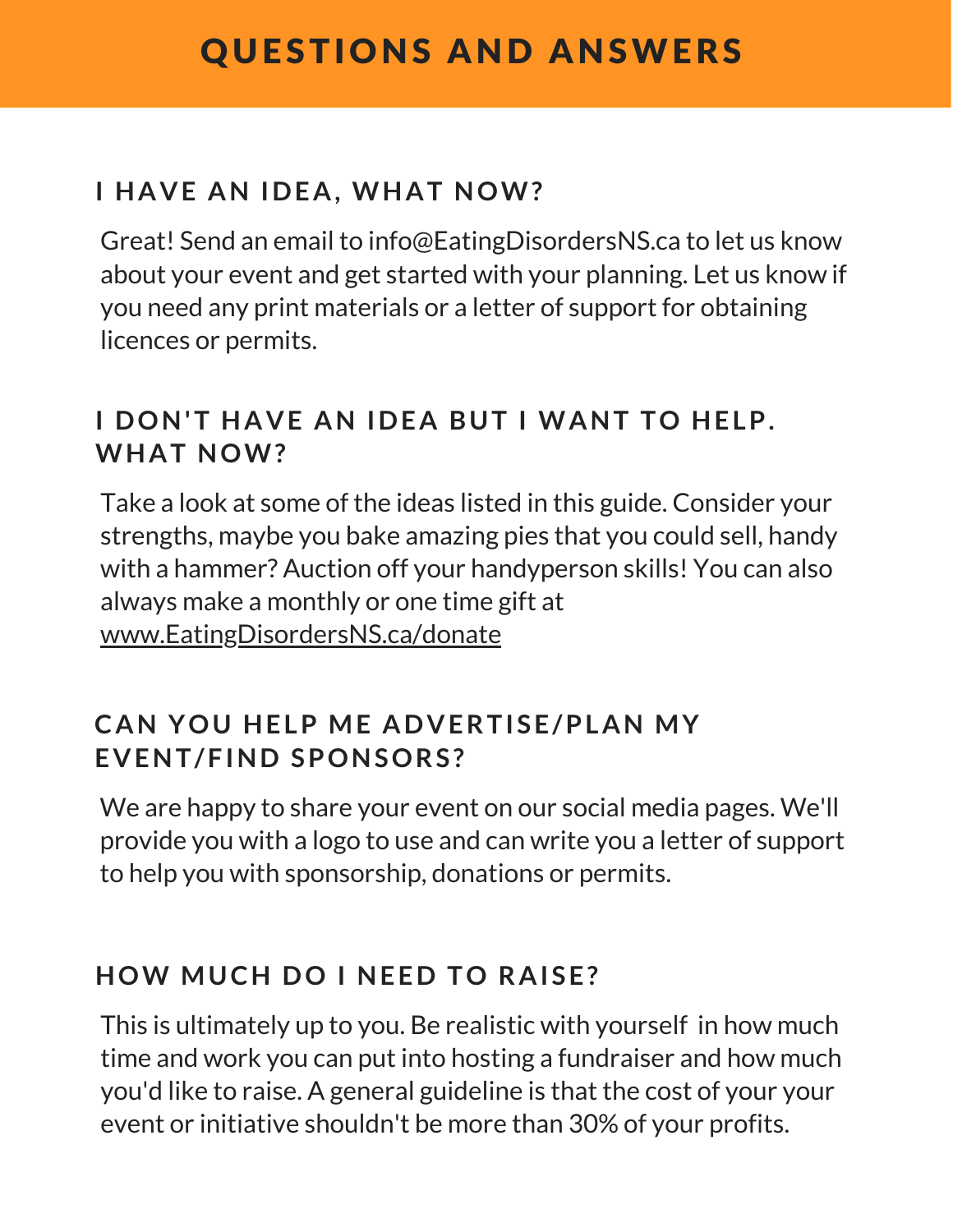#### **WI L L YOU REIMBURSE ME FOR EXPENSES?**

We cannot reimburse you for expenses. However, in your planning you can decide if you want to donate all of the money raised, or if you're going to donate the profits (what's left after you subtract expenses). Just be clear and let people know.

#### **I WANT TO FUNDRAISE AT MY WORKPLACE, HOW DO I GET STARTED?**

Awesome! Send us an email at info@EatingDisordersNS.ca and we will send you a copy of the logo that you can use in promotion. Let us know if you need any print materials or letters of support for your initative.

#### **HOW DO I DONATE THE MONEY RAISED?**

Thank you so much!

You can:

- donate online
- e-transfer to Shaleen@EatingDisordersNS.ca
- or send a cheque to 109 Drumdonald Rd Halifax NS B3P 2L2